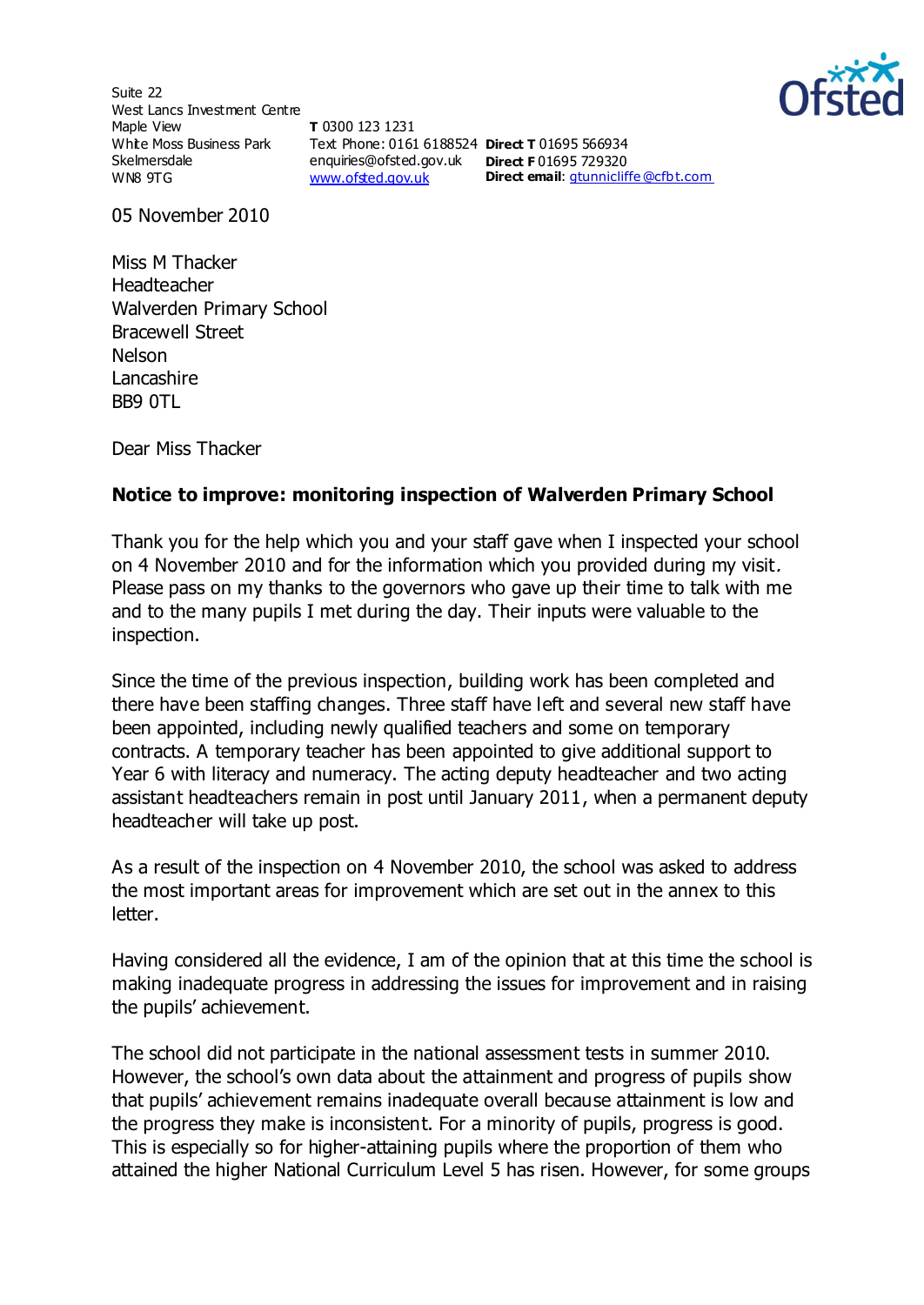

of pupils, progress is inadequate in some aspects. For example, a minority of last year's Year 6 pupils did not make the expected progress in mathematics. Similarly, a minority of the current Year 5 pupils did not make expected progress in writing. Pupils' achievement is inadequate in Key Stage 1 and continues on a declining trend. The school has yet to consistently address discrepancies in progress between groups of pupils.

The school has introduced a detailed system for tracking pupils' attainment and progress and senior leaders place more emphasis on progress when they observe lessons. Teachers assess pupils' attainment each half-term and this enables any underachievement to be identified and appropriate interventions made. However, the systems used to record progress are less secure so that not all staff and the governing body have an accurate picture of how well pupils are achieving. With appropriate support from the local authority, staff are gaining confidence in assessing pupils' progress. Teachers now consistently use agreed systems to assess improvements in pupils' writing and are currently developing their expertise in using similar systems to assess improvements in pupils' numeracy and reading skills. The assessment, literacy and numeracy coordinators are clear about their roles. They have received effective support from local authority consultants and play a strong part in working alongside staff to plan activities designed to help pupils take the next steps in their learning. They understand the need to focus more on how well pupils are succeeding when monitoring learning and the impact of their improvement plans.

Relationships between staff and pupils are very positive. Classroom routines are very well established. Teachers manage their classrooms and support staff well. Behaviour is good and teachers use praise aptly to encourage pupils. Teachers use assessment information well to group pupils and match work more closely to the needs of different groups. Pupils recognise that staff are using a wider variety of teaching and learning strategies, including the use of interactive whiteboards and laptop computers to help them enjoy their learning, gain independence and increase their opportunities to discuss what they know, understand and can do. In the nursery, children have more structure and guidance for their learning activities and a new canopy is enhancing outdoor provision. Nevertheless, as at the time of the last inspection, in the majority of lessons observed, pupils made satisfactory rather than good progress. Progress was limited when pupils spent too long on the carpet listening to the teacher; questions were not well targeted at particular pupils nor were they sufficiently probing; opportunities were lost to develop pupils' speaking skills and the complexity of the tasks meant that pupils were unclear about what they had to do and what they were learning.

The use of learning targets for pupils is developing through the support of the local authority. It is stronger in literacy than in numeracy. Some classes still use wholeclass targets; others use group targets. In the best practice, pupils have individual targets that help them to understand what they need to do to improve. Pupils find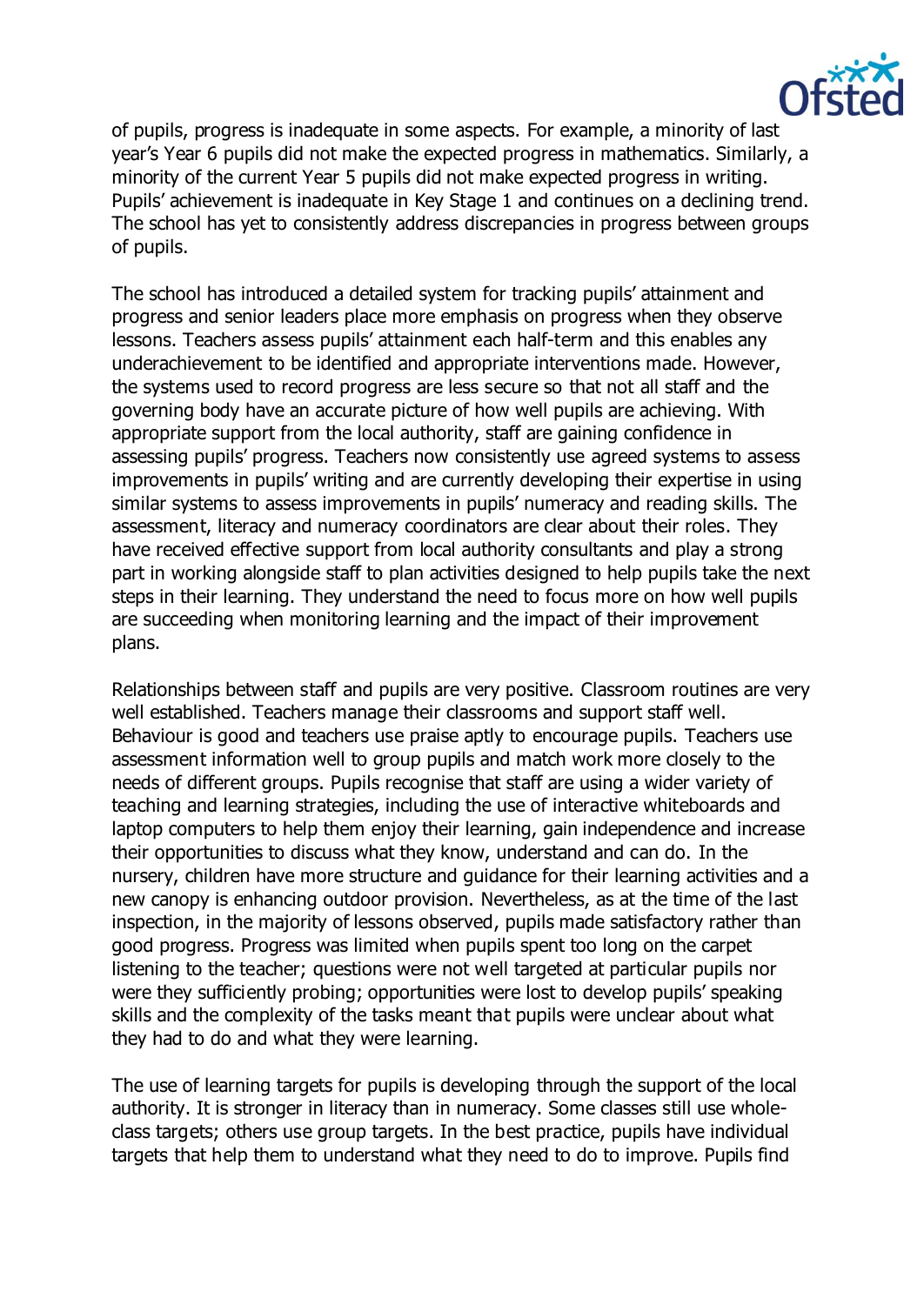

the new marking scheme helpful in identifying their existing strengths and the next steps needed, although it is not yet consistently used by all staff.

The school is successfully improving attendance and reducing the number of pupils who are persistent absentees. The work of the headteacher, attendance officer, family support worker and the agreements about best practice with other schools are helping to ensure fewer pupils miss learning that is vital to improving progress. Communications with parents and carers about the importance of education have been strengthened. Pupils' understanding has also been developed through the use of rewards and sanctions.

The local authority's statement of action about supporting the school meets requirements. Officers' interventions are being appropriately refined in response to evaluations of the school's progress with different priorities in the action plan.

I hope that you have found the inspection helpful in promoting improvement in your school. This letter will be posted on the Ofsted website.

Yours sincerely

Sonya Williamson **Her Majesty's Inspector**